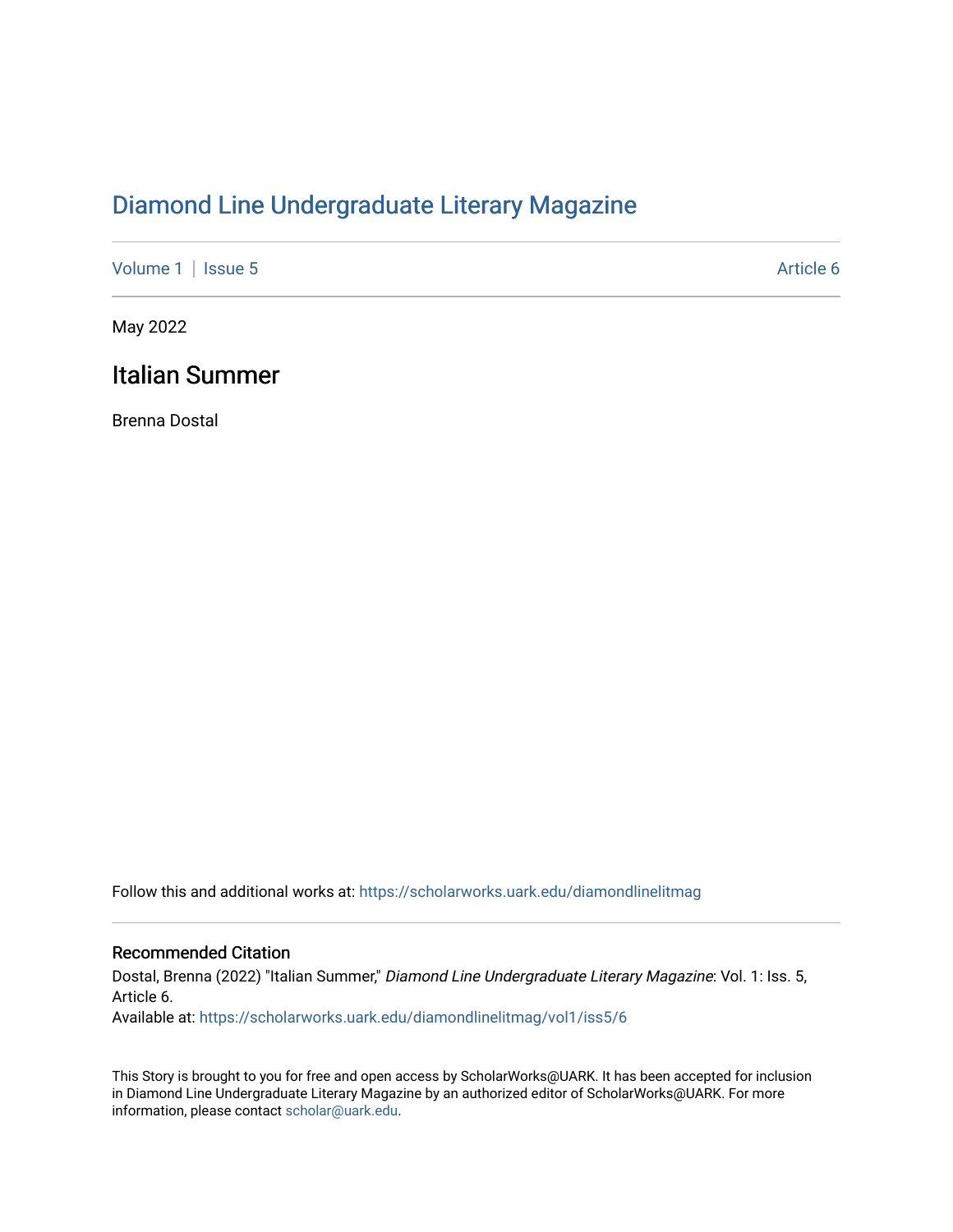## Italian Summer by Brenna Dostal

Sophie and Jet were a very handsome couple. When they combined their savings and bought Lucy's bed and breakfast, she was thrilled. Lucy could think of no one else she'd rather pass her life's work on to. Sophie and Jet would keep the proud tradition of hospitality alive, and Lucy could take care of herself for once.

I'll be staying at this address in Italy, she said after handing over the keys. Don't be afraid to call.

Lucy was old and had never been to Italy. She would've died in her bed and breakfast if she wasn't her uncle's only surviving relative. He died of myiasis and left her all his money and then Sophie and Jet gave her some more. She was using that money to go to Italy. Lucy was nervous to live somewhere new, but she was comforted by the idea that Sophie and Jet would take care of her sweet baby. She considered their arrangement with the bed and breakfast as more of rental rather than purchase. She figured she would probably go back to living in her bed and breakfast when she returned from her trip abroad. Sophie and Jet were a very nice couple and certainly wouldn't mind.

Sophie and Jet kept Lucy's place exactly as it was. They knew Lucy would want that. All they did was repaint the rooms a white that was more eggshell than sandy shores, replace all the lampshades with matte blue rather than sheer periwinkle, install carpet over the original wood floors, renovate the patio into a home gym for Sophie and the library into a homeschooling room for the children they wanted to have and teach things to. They ripped down a couple walls and took down the bed and breakfast sign. They had those babies and decorated their rooms with otters and trees and other gender-neutral themed wall prints.

Lucy had a nice time in Italy. She met a woman named Lucile and they started seeing each other until the name thing got too confusing. She swam in the ocean for the first time. She got some sort of bacterial infection and lost hearing in her left ear. She smoked weed every night.

I've done it all, she said to herself one night. Lucy was sitting on the porch of her beach home and speaking with the moon.

Sophie and Jet absolutely demolished your place, the moon replied into her working ear.

I fucking knew it, Lucy screamed.

The next day she packed up all her things and got a flight home. She immediately noticed the bed and breakfast sign had been taken down and was filled with such sorrow that she pulled a gun from her purse and shot herself.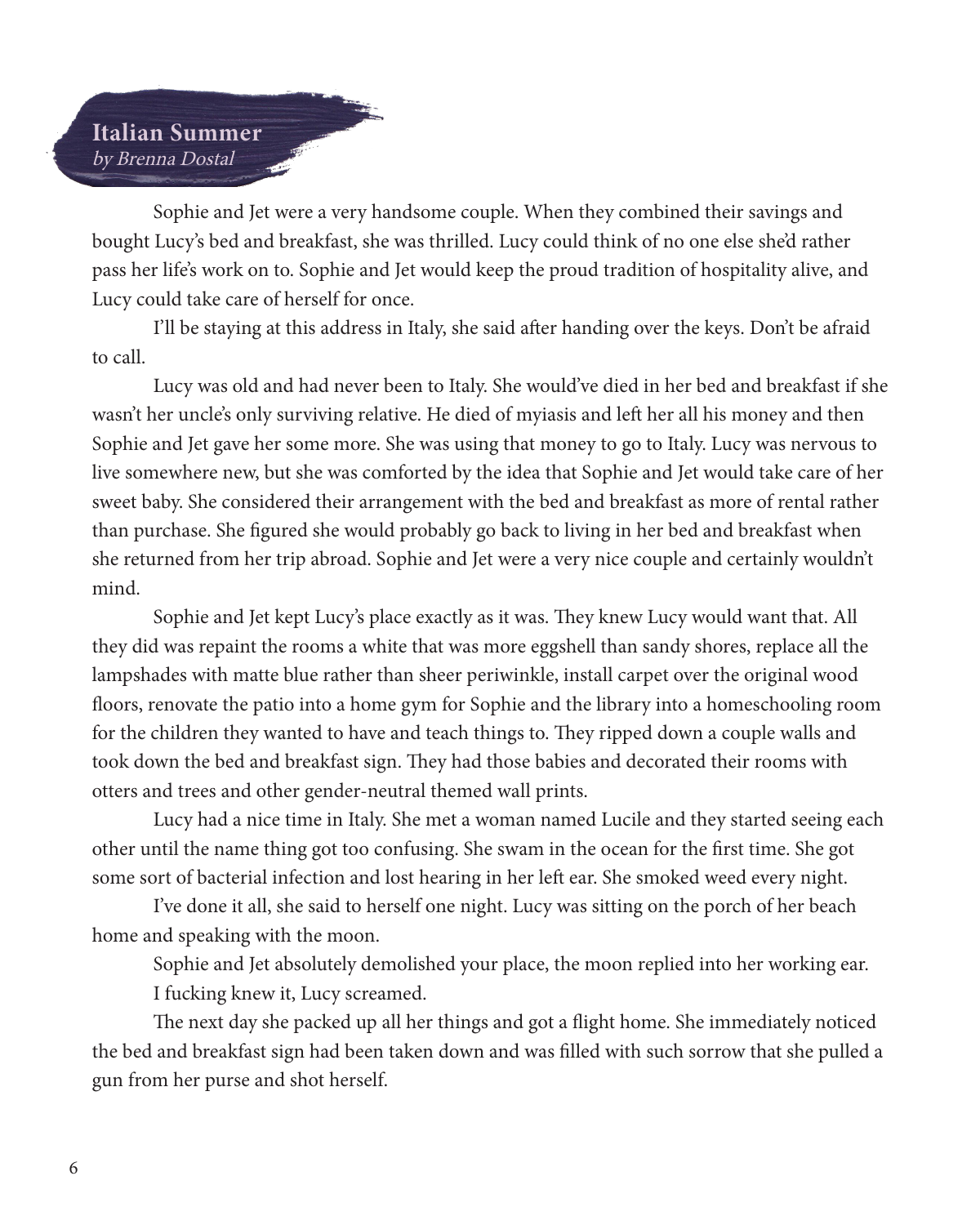There was no one around to witness this. The neighborhood had recently been evacuated because of the maggot problem.

Lucy didn't know about the maggot problem. She killed herself and then the larvae ate her body, everything except the bones and her boobs. For a couple weeks, she was just a skeleton with breasts in an empty street. Then Sophie and Jet collected her and deposited her in the backyard.

Sophie and Jet would've cleaned up the mess earlier, but they were busy raising and homeschooling their well-adjusted, politically correct babies. Wes and Windy. They were sweet children. Wes never actually spoke, preferring to cluck like a chicken. Windy was the translator, as she spoke English and poultry. Wes ate gummy vitamins like fruit snacks and Sophie and Jet didn't stop him because they didn't know he was doing it. Wes probably would have been fine, but the gummy vitamins turned out to be hibernating maggots and a couple months into his habit they woke up in his stomach and ate him from the inside out. His parents went in to wake him up one day for classes, but in his sheets, there was just a skeleton with ears. The maggots had left his ears.

Sophie and Jet weren't sure what to do with the body. It wasn't really even a whole body. They decided to bury him in the backyard and convince Windy she'd never had a brother. No one else would question them. They homeschooled their kids and didn't have any friends and lived in an old bed and breakfast in the middle of an abandoned neighborhood with a maggot problem.

Windy was pretty sure that Sophie and Jet were lying about Wes. She wasn't totally sure though, because Sophie and Jet had also told her that she hadn't seen that old woman shoot herself in the front lawn and then be eaten by maggots. Windy had a very strong imagination and supposed it was very plausible that she'd made all of this up.

Even so, she figured a better education would help her get her head straight. Windy told Sophie and Jet that she wanted to go to public school and they laughed. They gave her some addition/subtraction flashcards and she burned them in the backyard. The fire attracted a lot of maggots but when they touched the flames they started burning alive. This made them mad so they attacked Windy and she passed out. She fainted from fear of fire and then the maggots ate her burnt body. Her hair was so crispy it turned to dust in their little mouths. They left her bones and her pinky fingers, but it was all so charred that Sophie and Jet thought that they were sticks. They realized they had never had a daughter, just each other.

Children are little maggots, Sophie and Jet said. Why would we ever have those?

Many years later, Lucile realized she missed Lucy and traveled to the address of her bed and breakfast to tell her this. Lucy was always raving about her bed and breakfast, and Lucile had once joked that she had to choose: her or the B&B.